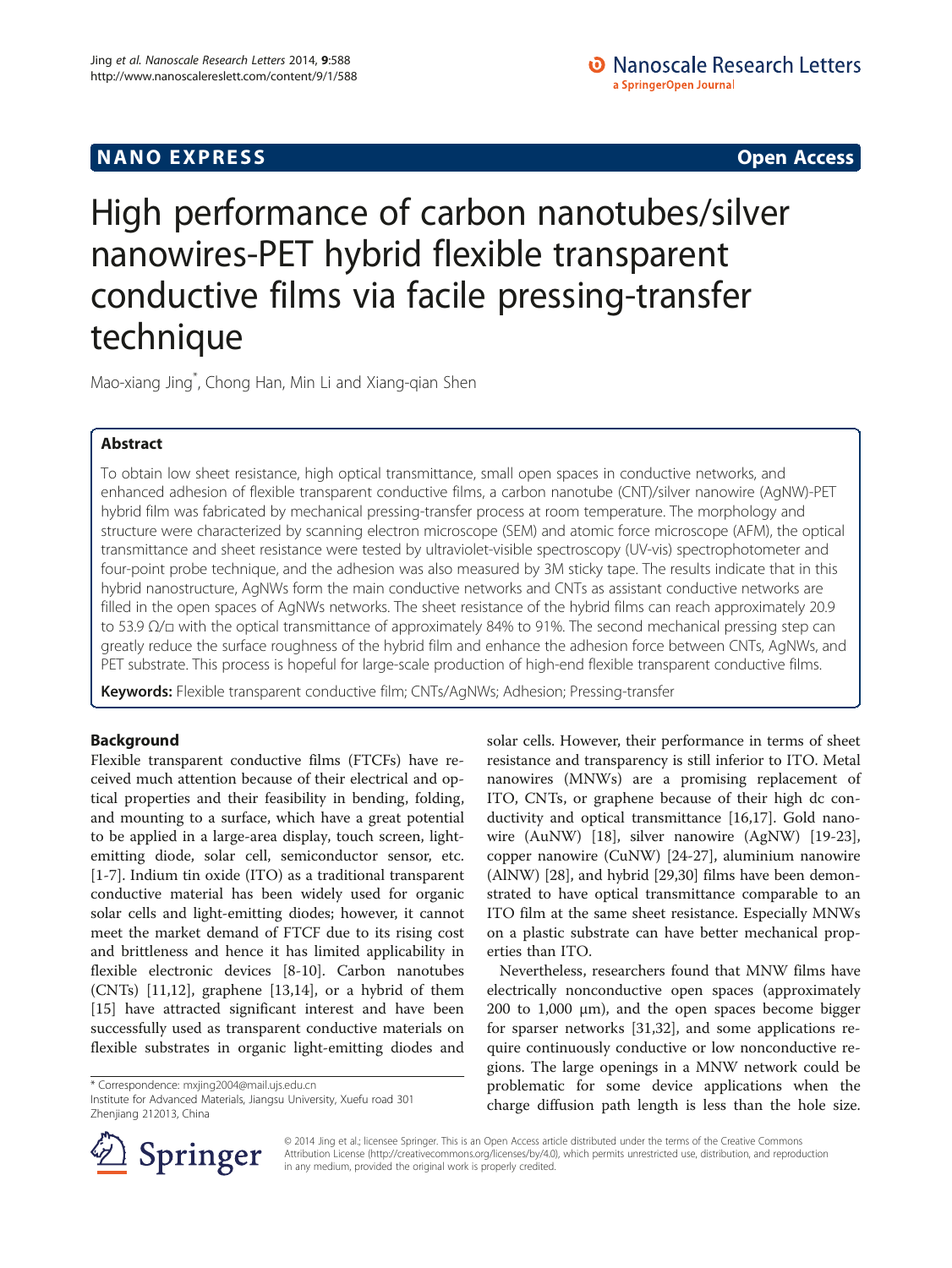<span id="page-1-0"></span>One strategy to overcome the defect of MNW films is to fill components such as graphene [[32-34](#page-5-0)], CNTs [\[35](#page-5-0)], conductive polymers [[36](#page-5-0)-[39\]](#page-5-0), or metal oxides [\[40](#page-5-0)], but these reported methods may cause processing and cost problems. Increasing the density of MNWs may also reduce the open spaces and the sheet resistance, but the optical transmittance may also be greatly affected. Meanwhile, the price of MNWs, especially AuNWs and AgNWs, is still too high to be heavily used for decreasing manufacturing cost. Significant improvement is needed for new materials or processes which can bring cost-effective and reliable transparent conductive films.

In this work, we attempted to mix and use CNTs and AgNWs as conductive materials and transfer CNT/ AgNW hybrids on flexible polyethylene terephthalate (PET) film and then form CNT/AgNW-PET films by a facile two-step mechanical pressing technique. In this design, AgNWs were the main conductive networks, and CNTs as the assistant conductive networks were filled in the open spaces of the AgNW networks; both of them had good connections, which made the CNT/AgNW-PET films possess low sheet resistance and high optical transmittance.

## Methods

The silver nanowires with a diameter of approximately 50 to 90 nm and a length of approximately 10 to 20 μm and the multi-walled carbon nanotubes with a diameter of approximately 20 to 50 nm and a length of approximately 5 to 15 μm used during the fabrication of the films were purchased from Nanjing Xianfeng Tech Co., Ltd (Nanjing, Jiangsu, China) and supplied with a concentration of 10 and 2 mg/mL in alcohol, respectively. The suspensions were further diluted to a concentration

of 0.1 and 0.01 mg/mL, respectively, in alcohol which was subsequently used in all the transfer processes.

The schematic representation of the preparation process of CNT/AgNW-PET films is shown in Figure 1a. First, the hybrid suspensions of CNTs/AgNWs with different ratios (mL/mL approximately 0.5/2, 1/2, 2/2, 4/2, 2/1, 2/3, 2/4) were obtained by direct mixing of CNT and AgNW suspensions, diluting to a volume of 10 mL and then supersonic dispersing treatment for 30 min. Then, the hybrid suspension was vacuum filtered by using a polyvinylidene fluoride (PVDF) filter membrane (Φ5 cm, hole diameter of 0.2 μm). Third, the hybrid CNT/AgNW film was transferred onto a PET substrate by pressing the filter membrane using a stainless steel plate and a press machine at a pressure of 3 MPa for 10 s. Then, the CNT/AgNW-PET film was obtained after lifting the pressure and removing the PVDF filter membrane slowly. When the semi-finished product was dried at room temperature for more than 30 min, to enhance the adhesion of CNT/AgNW networks on the PET substrate and reduce the junction resistance between CNTs and AgNWs, a second pressing at a pressure of 10 MPa for 30 s was implemented using a bare glass plate as a counter. As a comparison, a hybrid film was heated to 120°C for 30 min to test the effect of heating on the optical transmittance and sheet resistance.

Optical transmittance  $(T)$  was obtained using a Beijing PGeneral TU-1900 ultraviolet-visible spectroscopy (UVvis) spectrophotometer (Beijing Purkinje General Instrument Co., Ltd., Beijing, China) with a blank PET as the reference. The surface morphology and structural pictures were obtained using a JEOL JSM-7001 field emission scanning electron microscope (SEM; JEOL Ltd., Tokyo, Japan) and Shanghai Zhuolun MicroNano D3000

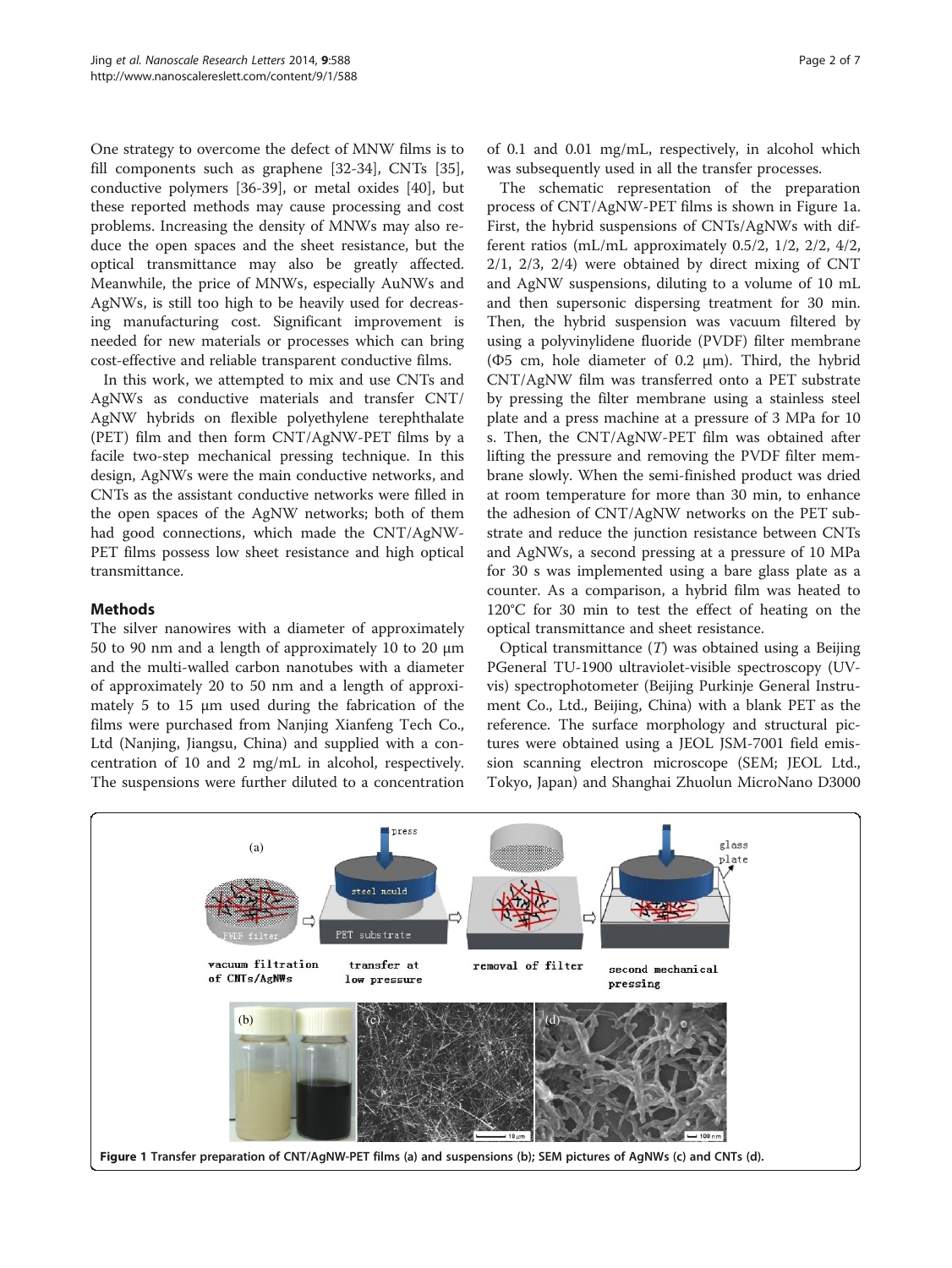atomic force microscope (AFM; Shanghai Zhuolun MicroNano Instrument Co., Ltd., China). Sheet resistance  $(R_s)$  was measured using four-point probe technique by depositing silver paint with a thickness more than 80 nm at the corners in a square shape with sides of approximately 3 mm and at least ten locations across the sample, and the values reported in this work are the mean value obtained across the entire film. The adhesion test was carried out by observing the remaining nanowires adhering to the PET substrate and measuring the  $R_s$  and  $T$  of films when the 3M sticky tape was peeled off.

## Results and discussion

Figure [1](#page-1-0)a shows the schematic representation of the transfer process of CNT/AgNW networks onto the PET substrate. It can be found that this process has several distinguishing features. The entire process is implemented at room temperature and takes only several minutes. It is very critical for actual production due to avoiding the disadvantages from high temperature and complicated process. The process is also easy to control and adjust. First, the measured amount of CNTs and AgNWs are mixed in alcohol and sonicated for 30 min without adding any surface active agent that is enough to guarantee that the suspension is stable for more than 12 h, and the suspension and SEM pictures of AgNWs and CNTs are shown in Figure [1](#page-1-0)b,c. The nanowires can be dispersed very well by this method. Then, the suspension is filtered on a commercially available PVDF filter membrane to obtain a uniform film of CNTs/AgNWs. Whereafter, the PVDF membrane bearing the CNTs/ AgNWs is pressed against the PET substrate at a moderate pressure of 3 MPa, because we found that in our experiments the sheet resistance of AgNW film has little

change when pressed at a pressure of more than 3 MPa, so 3 MPa is enough for a AgNW film to reduce resistance. When the pressure is released after a few seconds and the PVDF membrane is peeled off slowly from the substrate, the CNT/AgNW film is entirely transferred onto the substrate. The size of the hybrid film is limited only by the size of the starting PVDF filter membrane. We note that the static pressing step can be replaced by rolling pressing to realize massive production. In the last step, a high pressure of 10 MPa is needed to enhance the junction between CNTs and/or AgNWs. Actually, the high pressure treatment is also very important to reduce surface roughness and adhesion of films that will be mentioned in the later section. In brief, these abovementioned features are beneficial for the large-scale production of flexible transparent conductive films.

Figure 2 shows the SEM pictures of CNT/AgNW films at different ratios on PET substrates fabricated with the mechanical pressing-transfer process. From Figure 2a, it can be seen that the transfer process is extremely uniform over the entire area of the film leading to a uniform density of nanowires everywhere on the substrate. With the different ratios of CNTs/AgNWs shown in Figure 2b,c,d,e,f, the AgNWs form the main conductive networks, and CNTs as the assistant conductive networks are filled in the open spaces of the AgNWs networks; both of them have good connections. The difference between them is the density of CNT networks due to the different addition amount of CNTs.

The corresponding optical transmittance and sheet resistance of CNT/AgNW-PET films of several different ratios are shown in Figure [3](#page-3-0). It can be seen that most of the films have a constant transmittance from 400 to 900 nm and low sheet resistance. When the adding amount of CNTs to AgNWs is approximately 0.25 to 2, the sheet

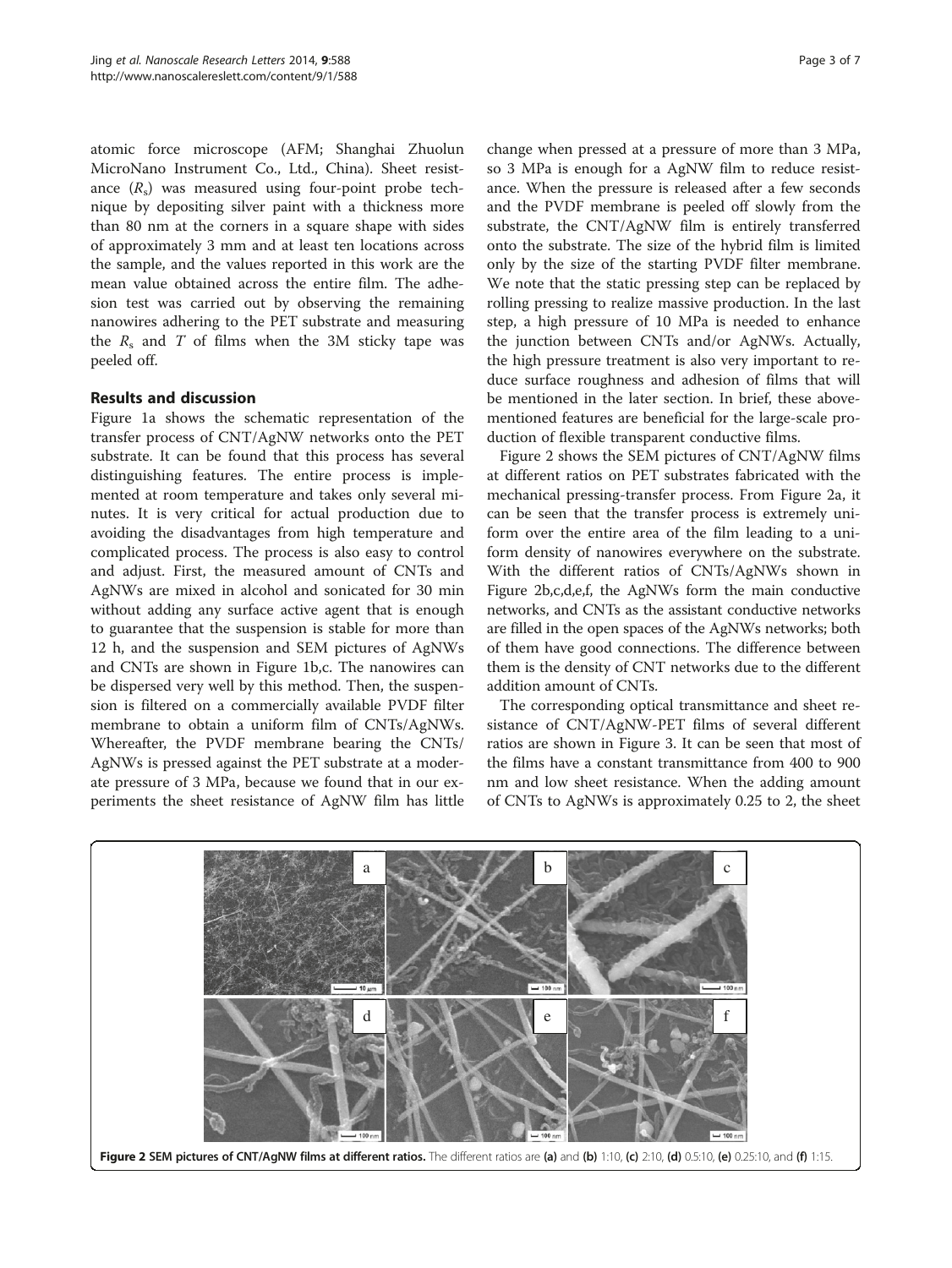<span id="page-3-0"></span>

resistance of hybrid films can reach approximately 20.9 to 53.9  $\Omega/\square$  with the optical transmittance of approximately 84 to 91% at  $\lambda$  = 550 nm (T<sub>550</sub>). Too much addition of CNTs or AgNWs would affect the sheet resistance and transmittance of hybrid films because of the absorption of visible light by CNTs and reflection by AgNWs [[31](#page-5-0)]. Meanwhile, we note that when the amount of AgNWs is fixed and with the increase of CNTs from 0.5 to 2, the optical transmittance and sheet resistance of AgNW film have a relatively small change, while the amount of CNTs is fixed and with the increase of AgNWs from 5 to 20, the optical transmittance and sheet resistance of AgNW film have a distinct decrease simultaneously, so it can be concluded that the AgNW network plays a major part for the optical transmittance and sheet resistance of CNT/AgNW-PET films, while the CNT network just plays an assistant role.

For practical applications such as displays and solar cells, low roughness and enhanced adhesion are also always required [\[41](#page-5-0)-[45](#page-6-0)]. In our study, these requirements

were realized by second mechanical pressing at room temperature. Figure 4a shows the SEM image of a CNT/ AgNW-PET film after pressing at 10 MPa for 30 s. The compressed, closely contact points between CNTs and/ or AgNWs can be seen distinctly, and it will be beneficial for strong adhesion, low roughness, and junction resistance. As a consequence, the AFM images of the CNT/AgNW-PET film before and after second pressing in Figure 4b,c show that the surface roughness decreases greatly from 97.6 to 28.1 nm after second mechanical pressing. Adhesion tests were implemented by 3M sticky tape. Although it is enough for the hybrid film to reduce the junction resistance under 3 MPa, and second mechanical pressing has little effect on the transmittance and sheet resistance of the hybrid film as shown in Figure [5](#page-4-0), we note that comparing with those without second pressing the hybrid film after second mechanical pressing has stronger adhesion to the PET substrate, and we tried to peel off the CNT/AgNW film from the PET substrate using 3M sticky tape by firmly attaching it on the

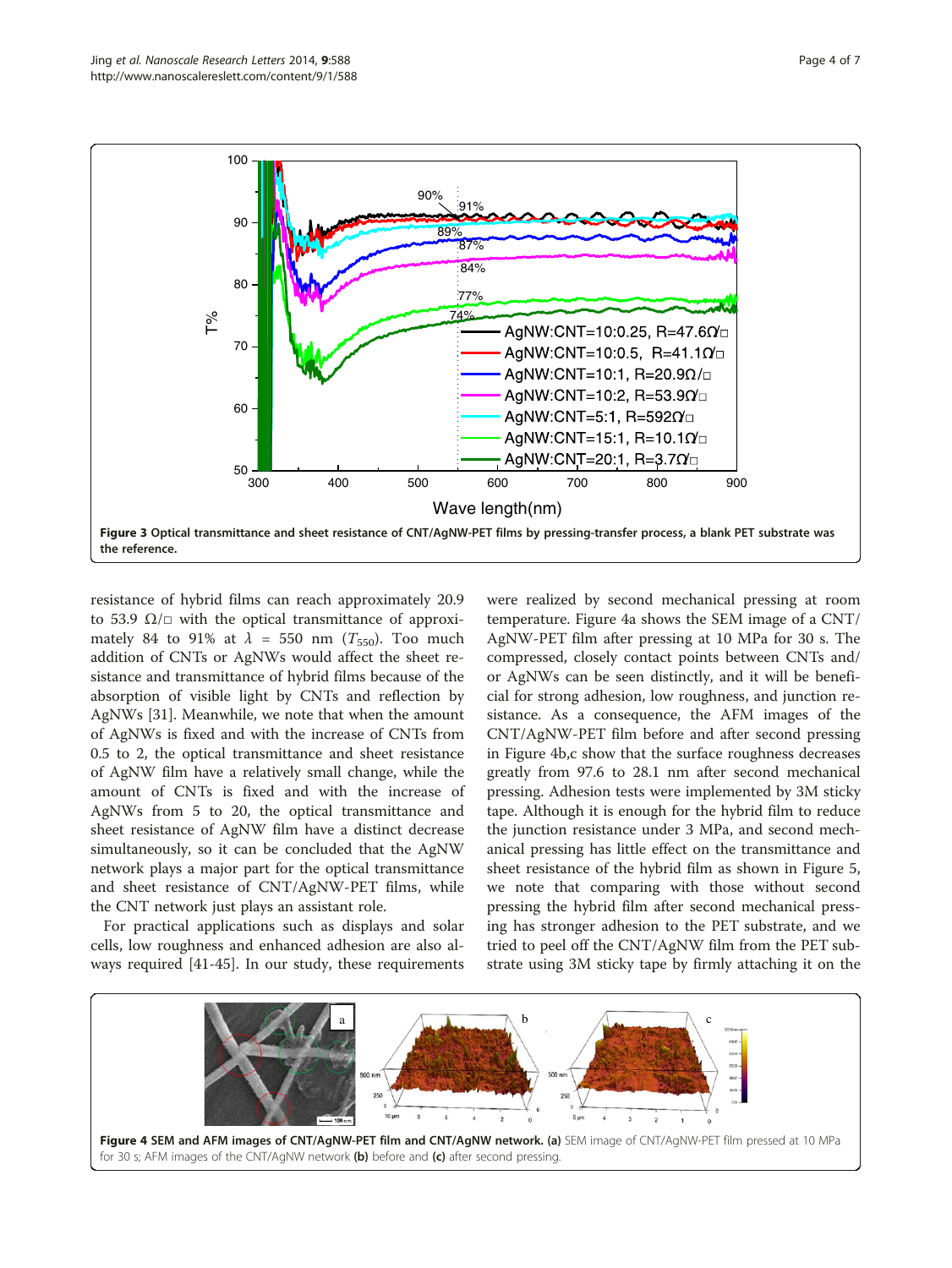<span id="page-4-0"></span>

surface of the CNT/AgNW film, but the film remained on the PET without visible change indicating its strong adhesion between CNTs/AgNWs and substrate. Meanwhile, from the results of  $R_s$  and  $T_{550}$  of the CNT/ AgNW film before and after adhesion test, the  $R_s$  of the film without second pressing increases rapidly from 20.9 to 117  $\Omega/\Box$ ; the  $T_{550}$  also changes from 87% to 91%. While with second pressing the  $R_s$  just increases from 20.4 to 22.3  $\Omega/\Box$ , the T<sub>550</sub> changes from 85% to 85.5%. Therefore, we believe that the main role of the second mechanical pressing is reinforcing the adhesion force between CNTs, AgNWs, and PET substrate except for reducing surface roughness. To compare the effect of second pressing with traditional heating process [[46\]](#page-6-0), a film of pressing transfer without second pressing was heated at 120°C and also tested by 3M sticky tape as shown in film 2 of Figure 5. The  $R_s$  and  $T_{550}$  of film 2 by heating process decrease from 41 to 32  $\Omega/\Box$  and 90% to 86%, respectively, while the  $R_s$  of the heated film after adhesion test rises dramatically to 198  $\Omega/\square$ , which means that the heating process plays a role not as much as second mechanical processing for adhesion enhancement. Furthermore, comparing with other reported results, e.g., AgNW film with  $R_s$  approximately 20  $\Omega/\Box$ and  $T_{550}$  approximately 80% prepared via meyer rod coating and pressing under 18 GPa by Cui's group [\[31](#page-5-0)], AgNWs film with  $R_s$  approximately 8.6  $\Omega/\square$  and  $T_{550}$ approximately 80% prepared via drop-coating and mechanical pressing under 25 MPa by Noji's group [[45](#page-6-0)], and AgNW/CNT film with  $R_s$  approximately 17  $\Omega/\square$  and

excellent stretchable property, but no T information prepared via vacuum filtration and plasmonic welding process by Woo and co-workers [[35\]](#page-5-0), our results and this simple technique have an obvious advantage and potential to be applied to practice from the economic and practical point of view.

### Conclusions

CNT/AgNW-PET flexible transparent conductive films were fabricated by mechanical pressing-transfer process at room temperature. AgNWs form the main conductive networks, and CNTs as the assistant conductive networks are filled in the open spaces of the AgNWs networks; both of them have good connections, and the sheet resistance of the hybrid films reaches approximately 20.9 to 53.9  $\Omega/\square$  with the optical transmittance of approximately 84 to 91%. The second mechanical pressing step can greatly reduce the surface roughness of the hybrid film and reinforce the adhesion force between CNTs, AgNWs, and PET substrate. This process is more hopeful to be used in practical production of flexible transparent conductive films compared with traditional heating-treatment process.

#### Competing interests

The authors declare that they have no competing interests.

#### Authors' contributions

SXQ designed the research, JMX performed the experiments and wrote the main manuscript text and prepared all figures, and LM and HC did some testing work and modified the manuscript and figures. All authors read and approved the final manuscript.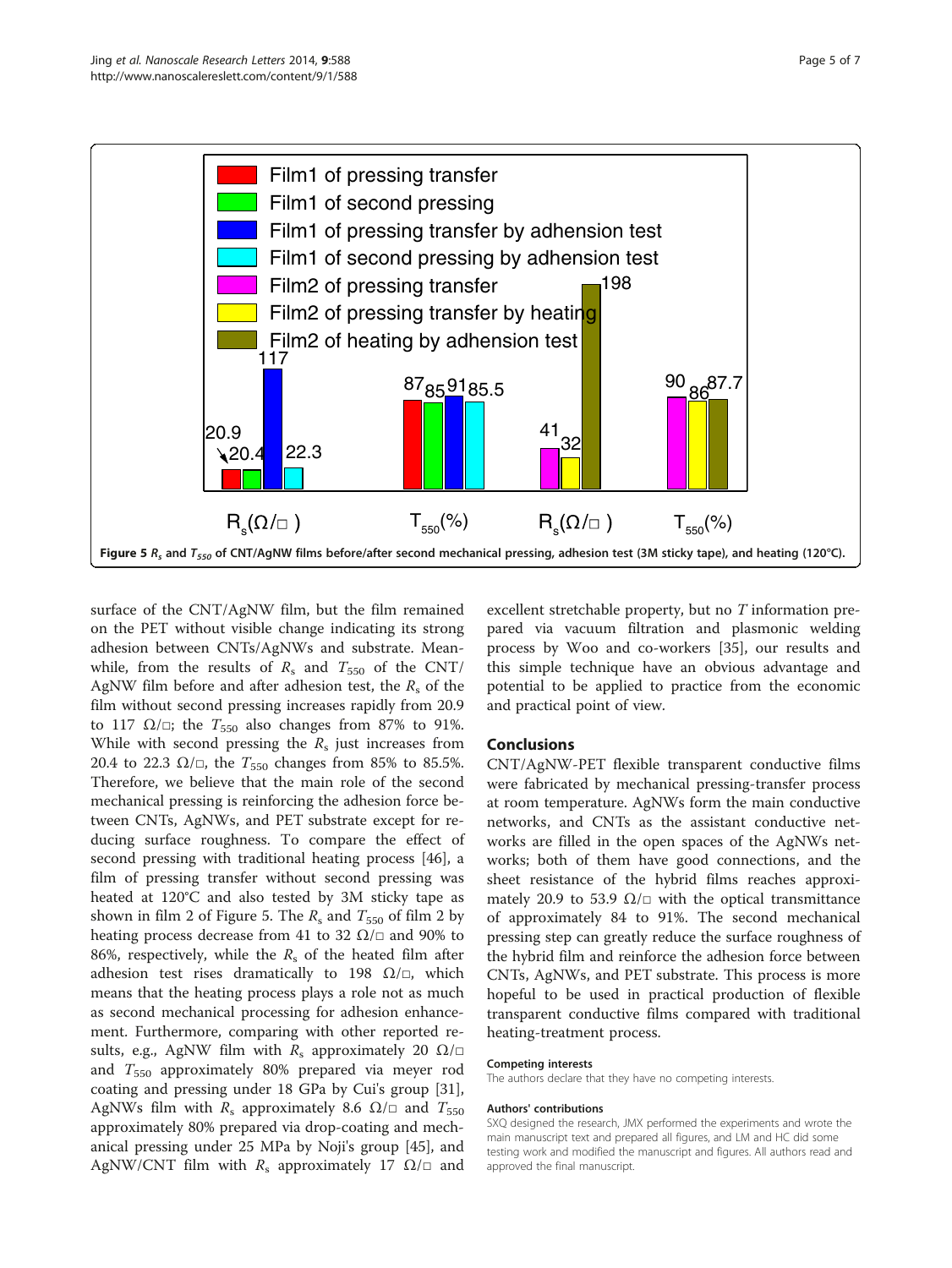#### <span id="page-5-0"></span>Acknowledgements

The authors wish to acknowledge the financial support of the Priority Academic Program Development of Jiangsu Higher Education(1033000003), the National Natural Science Foundation of China (51274106), the Science and Technology Support Program of Jiangsu Province (BE2012143, BE2013071), the Natural Science Research Program of Jiangsu Province Higher Education (12KJA430001, 14KJB430010), the Chinese Postdoctoral Foundation (2013 M531280), and the Talents Foundation of Jiangsu University (12JDG073).

#### Received: 21 September 2014 Accepted: 18 October 2014 Published: 28 October 2014

#### References

- 1. Yim JH, Joe S, Pang C, Lee KM, Jeong H, Park JY, Yeong Ahn H, Mello JC, Lee S: Fully solution-processed semitransparent organic solar cells with a silver nanowire cathode and a conducting polymer anode. ACS Nano 2014, 8(3):2857–2863.
- Ham J, Kim S, Jung GH, Dong WJ, Lee JL: Design of broadband transparent electrodes for flexible organic solar cells. J Mater Chemist A 2013, 1:3076–3082.
- 3. Mayousse C, Celle C, Moreau E, Mainguet JF, Carella A, Simonato JP: Improvements in purification of silver nanowires by decantation and fabrication of flexible transparent electrodes. Application to capacitive touch sensors. Nanotechnology 2013, 24(21):215501.
- Ham J, Lee JL: ITO breakers: highly transparent conducting polymer/ metal/dielectric (P/M/D) films for organic solar cells. Adv Energy Mater 2014, 4:11–15.
- 5. Li XS, Zhu YW, Cai WW, Borysiak M, Han BY, Chen D, Piner RD, Colombo L, Ruoff RS: Transfer of large-area graphene films for high-performance transparent conductive electrodes. Nano Lett 2009, 9(12):4359–4363.
- 6. Wu J, Agarwal M, Becerril HA, Bao Z, Liu Z, Chen Y, Peumans P: Organic light-emitting diodes on solution processed graphene transparent electrodes. ACS Nano 2010, 4:43–48.
- 7. Yu Z, Zhang Q, Li L, Chen Q, Niu X, Liu J, Pei Q: Highly flexible silver nanowire electrodes for shape-memory polymer light-emitting diodes. Adv Mater 2011, 23:664–668.
- 8. Noh YJ, Kim SS, Kim TW, Na SI: Cost-effective ITO-free organic solar cells with silver nanowire–PEDOT:PSS composite electrodes via a one-step spray deposition method. Solar Energy Mater Solar Cells 2014, 120:226-230.
- Noh YJ, Kim SS, Kim TW, Na SI: Effect of sheet resistance of Ag-nanowirebased electrodes on cell-performances of ITO-free organic solar cells. Semicond Sci Technol 2013, 28:125008.
- 10. Minami T: Transparent conducting oxide semiconductors for transparent electrodes. Semicond Sci Technol 2005, 20:S35–S44.
- 11. Oliva J, Papadimitratos A, Rosa E, Zakhidov A: Semi-transparent polymer light emitting diodes with multiwall carbon nanotubes as cathodes. Physica status solidi A. in press.
- 12. Hu LB, Hecht DS, Gruner G: Carbon nanotube thin films: fabrication, properties, and applications. Chem Rev 2010, 110:5790–5844.
- 13. De S, Coleman JN: Are there fundamental limitations on the sheet resistance and transparent of thin graphene films? ACS Nano 2010, 4:2713–2720.
- 14. Zheng QB, Li ZG, Yang JH, Kim JK: Graphene oxide-based transparent conductive films. Progress in Mater Sci 2014, 64:200–247.
- 15. Tung VC, Chen LM, Allen MJ, Wassei JK, Nelson K, Kaner RB, Yang Y: Low-temperature solution processing of graphene-carbon nanotube hybrid materials for high-performance transparent conductors. Nano Lett 2009, 9:1949–1955.
- 16. Wu H, Hu LB, Rowell MW, Kong DS, Cha JJ, McDonough JR, Jia Z, Yang Y, McGehee MD, Cui Y: Electrospun metal nanofiber webs as highperformance transparent electrode. Nano Lett 2010, 10:4242–4248.
- 17. Azulai D, Belenkova T, Gilon H, Barkay Z, Markovich G: Transparent metal nanowire thin films prepared in mesostructured templates. Nano Lett 2009, 9:4246–4249.
- 18. Lyons PE, De S, Elias J, Schamel M, Philippe L, Bellew AT, Boland JJ, Coleman JN: High-performance transparent conductors from networks of gold nanowires. J Phys Chem Lett 2011, 2:3058–3062.
- 19. Coskun S, Ates ES, Unalan HE: Optimization of silver nanowire networks for polymer light emitting diode electrodes. Nanotechnology 2013, 24:125202.
- 20. Mahajan A, Francis L, Frisbie CD: Facile method for fabricating flexible substrates with embedded, printed silver lines. ACS Appl Mater Interfaces 2014, 6:1306–1312.
- 21. Im HG, Jin J, Ko JH, Lee J, Lee JY, Bae BS: Flexible transparent conducting composite films using a monolithically embedded AgNW electrode with robust performance stability. Nanoscale 2014, 6:711–715.
- 22. Huang GW, Xiao HM, Fu SY: Paper-based silver-nanowire electronic circuits with outstanding electrical conductivity and extreme bending stability. Nanoscale 2014, 6:8495–8502.
- 23. Kumar ABVK, Bae CW, Piao LH, Kim SH: Silver nanowire based flexible electrodes with improved properties: high conductivity, transparency, adhesion and low haze. Mater Res Bulletin 2013, 48:2944–2949.
- 24. Sachse C, Weiß N, Gaponik N, Müller-Meskamp L, Eychmüller A, Leo K: ITO-free, small-molecule organic solar cells on spray-coated copper-nanowire-based transparent electrodes. Adv Energy Mater. in press.
- 25. Rathmell AR, Wiley BJ: The synthesis and coating of long, thin copper nanowires to make flexible, transparent conducting films on plastic substrates. Adv Mater 2011, 23:4798–4803.
- 26. Li SJ, Chen YY, Huang LJ, Pan DC: Large-scale synthesis of well-dispersed copper nanowires in an electric pressure cooker and their application in transparent and conductive networks. Inorganic Chem 2014, 53:4440–4444.
- 27. Cheng Y, Wang S, Wang R, Sun J, Gao L: Copper nanowire based transparent conductive films with high stability and superior stretchability. J Mater Chem C 2014, 2:5309-5316.
- 28. Azuma K, Sakajiri K, Matsumoto H, Kang S, Watanabe J, Tokita M: Facile fabrication of transparent and conductive nanowire networks by wet chemical etching with an electrospun nanofiber mask template. Mater Lett 2014, 115:187–189.
- 29. Eom H, Lee J, Pichitpajongkit A, Amjadi M, Jeong JH, Lee E, Lee JY, Park I: Ag@Ni core–shell nanowire network for robust transparent electrodes against oxidation and sulfurization. Small. in press.
- 30. Stewart IE, Rathmell AR, Yan L, Ye SR, Flowers PF, You W, Wiley BJ: Solution-processed copper–nickel nanowire anodes for organic solar cells. Nanoscale 2014, 6(11):5980–5988.
- 31. Hu LB, Kim HS, Lee JY, Peumans P, Cui Y: Scalable coating and properties of transparent, flexible, silver nanowire electrodes. ACS Nano 2010, 4:2955–2963.
- 32. Kholmanov IN, Domingues SH, Chou H, Wang XH, Tan C, Kim JY, Li HF, Pine R, Zarbin AJG, Ruoff RS: Reduced graphene oxide/copper nanowire hybrid films as high-performance transparent electrodes. ACS Nano 2013, 7:1811–1816.
- 33. Hsiao ST, Tien HW, Liao WH, Wang YS, Li SM, Ma CC, Yu YH, Chuang WP: A highly electrically conductive graphene–silver nanowire hybrid nanomaterial for transparent conductive films. J Mater Chem C 2014, 2:7284–7291.
- 34. Tien HW, Hsiao ST, Liao WH, Yu YH, Lin FC, Wang YS, Li SM, Ma CCM: Using self-assembly to prepare a graphene-silver nanowire hybrid film that is transparent and electrically conductive. Carbon 2013, 58:198–207.
- 35. Woo JY, Kim KK, Lee J, Kim JT, Han CS: Highly conductive and stretchable Ag nanowire/carbon nanotube hybrid conductors. Nanotechnology 2014, 25:285203.
- 36. Choi DY, Kang HW, Sung HJ, Kim SS: Annealing-free, flexible silver nanowire-polymer composite electrodes via a continuous two-step spray-coating method. Nanoscale 2013, 5:977–983.
- Kiran Kumar ABV, Jiang JW, Bae CW, Seo DM, Piao LH, Kim SH: Silver nanowire/polyaniline composite transparent electrode with improved surface properties. Mater Res Bulletin 2014, 57:52–57.
- 38. Amjadi M, Pichitpajongkit A, Lee S, Ryu S, Park I: Highly stretchable and sensitive strain sensor based on silver nanowire-elastomer nanocomposite. ACS Nano 2014, 8:5154–5163.
- 39. Kim YS, Chang MH, Lee EJ, Ihm DW, Kim JY: Improved electrical conductivity of PEDOT-based electrode films hybridized with silver nanowires. Synthetic Metals 2014, 195:69–74.
- 40. Morgenstern FSF, Kabra D, Massip S, Brenner TJK, Lyons PE, Coleman JN, Friend RH: Ag-nanowire films, coated with ZnO nanoparticles as a transparent electrode for solar cells. Appl Phys Lett 2011, 99:183307.
- 41. Park J, Kim M, Shin JB, Choi KC: Transparent chromatic electrode using the mixture of silver nanowire and silver nanoprism. Current Appl Phys 2014, 14:1005–1009.